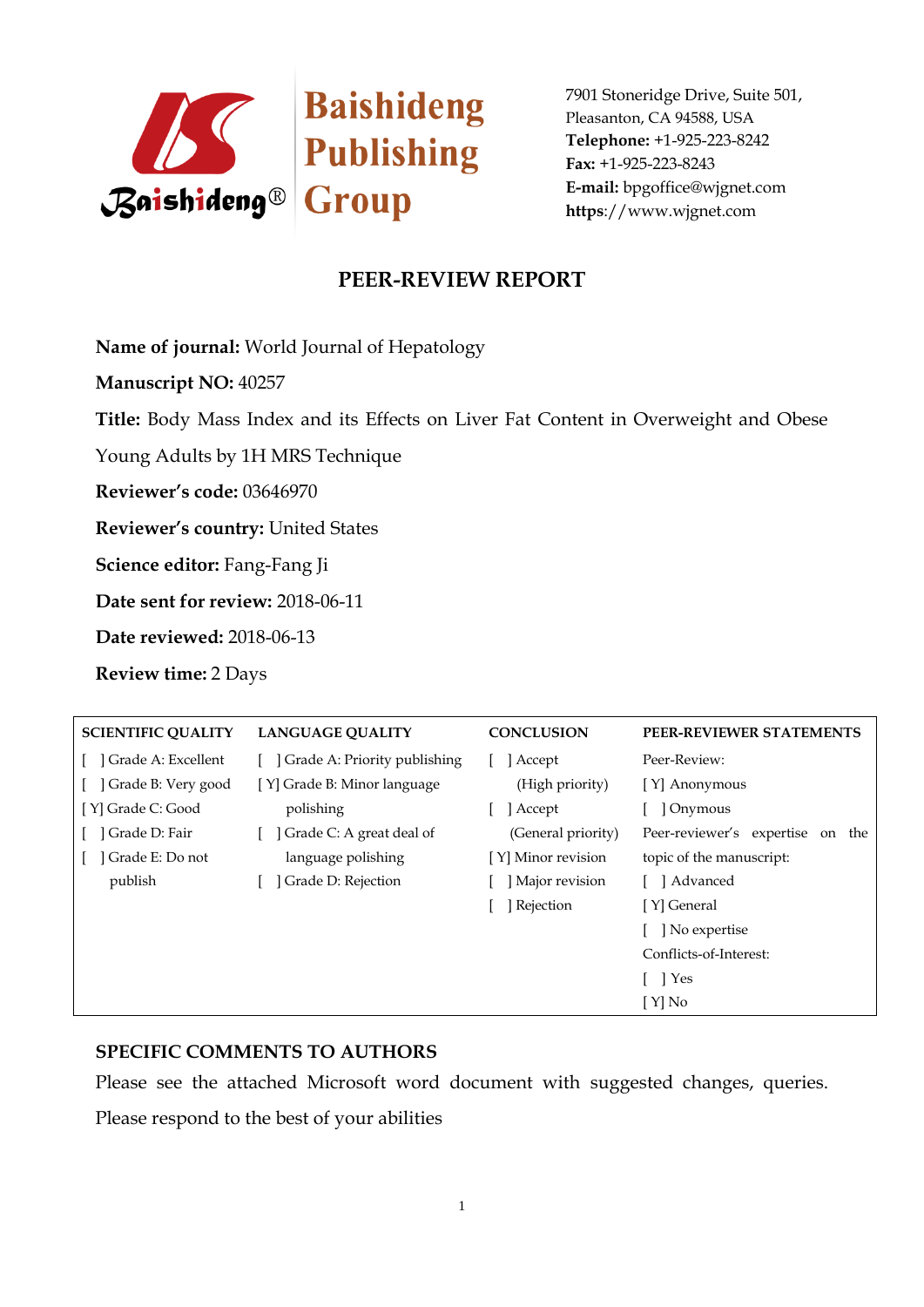

# **INITIAL REVIEW OF THE MANUSCRIPT**

### *Google Search:*

- [ ] The same title
- [ ] Duplicate publication
- [ ] Plagiarism
- [ Y ] No

## *BPG Search:*

- [ ] The same title
- [ ] Duplicate publication
- [ ] Plagiarism

[ Y ] No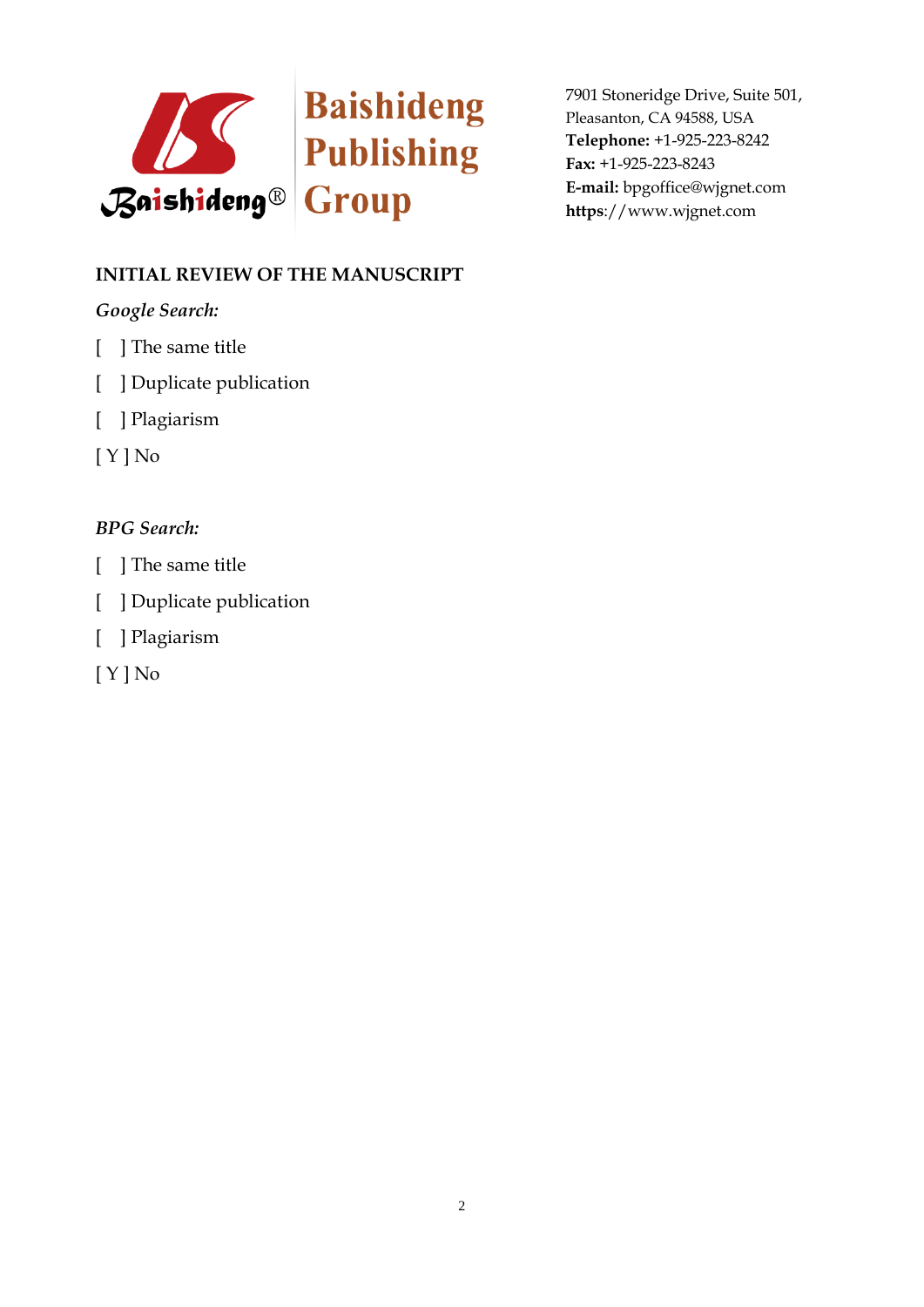

# **PEER-REVIEW REPORT**

**Name of journal:** World Journal of Hepatology

**Manuscript NO:** 40257

**Title:** Body Mass Index and its Effects on Liver Fat Content in Overweight and Obese

Young Adults by 1H MRS Technique

**Reviewer's code:** 03022475

**Reviewer's country:** Turkey

**Science editor:** Fang-Fang Ji

**Date sent for review:** 2018-06-11

**Date reviewed:** 2018-06-18

**Review time:** 7 Days

| <b>SCIENTIFIC QUALITY</b> | <b>LANGUAGE OUALITY</b>      | <b>CONCLUSION</b>  | PEER-REVIEWER STATEMENTS               |
|---------------------------|------------------------------|--------------------|----------------------------------------|
| Grade A: Excellent        | Grade A: Priority publishing | Accept             | Peer-Review:                           |
| Grade B: Very good        | [Y] Grade B: Minor language  | (High priority)    | [Y] Anonymous                          |
| [Y] Grade C: Good         | polishing                    | Accept             | ] Onymous                              |
| Grade D: Fair             | Grade C: A great deal of     | (General priority) | Peer-reviewer's expertise<br>the<br>on |
| Grade E: Do not           | language polishing           | [Y] Minor revision | topic of the manuscript:               |
| publish                   | Grade D: Rejection           | Major revision     | ] Advanced                             |
|                           |                              | Rejection          | [Y] General                            |
|                           |                              |                    | ] No expertise                         |
|                           |                              |                    | Conflicts-of-Interest:                 |
|                           |                              |                    | 1 Yes                                  |
|                           |                              |                    | $[ Y]$ No                              |

#### **SPECIFIC COMMENTS TO AUTHORS**

The brand and model of the biochemical analyzers is not specified in the manuscript. Language editing is suggested. (e.g. use 'obese young adult' instead of 'obesity young adult' in the sixth paragraph of the discussion section. use 'increased' instead of